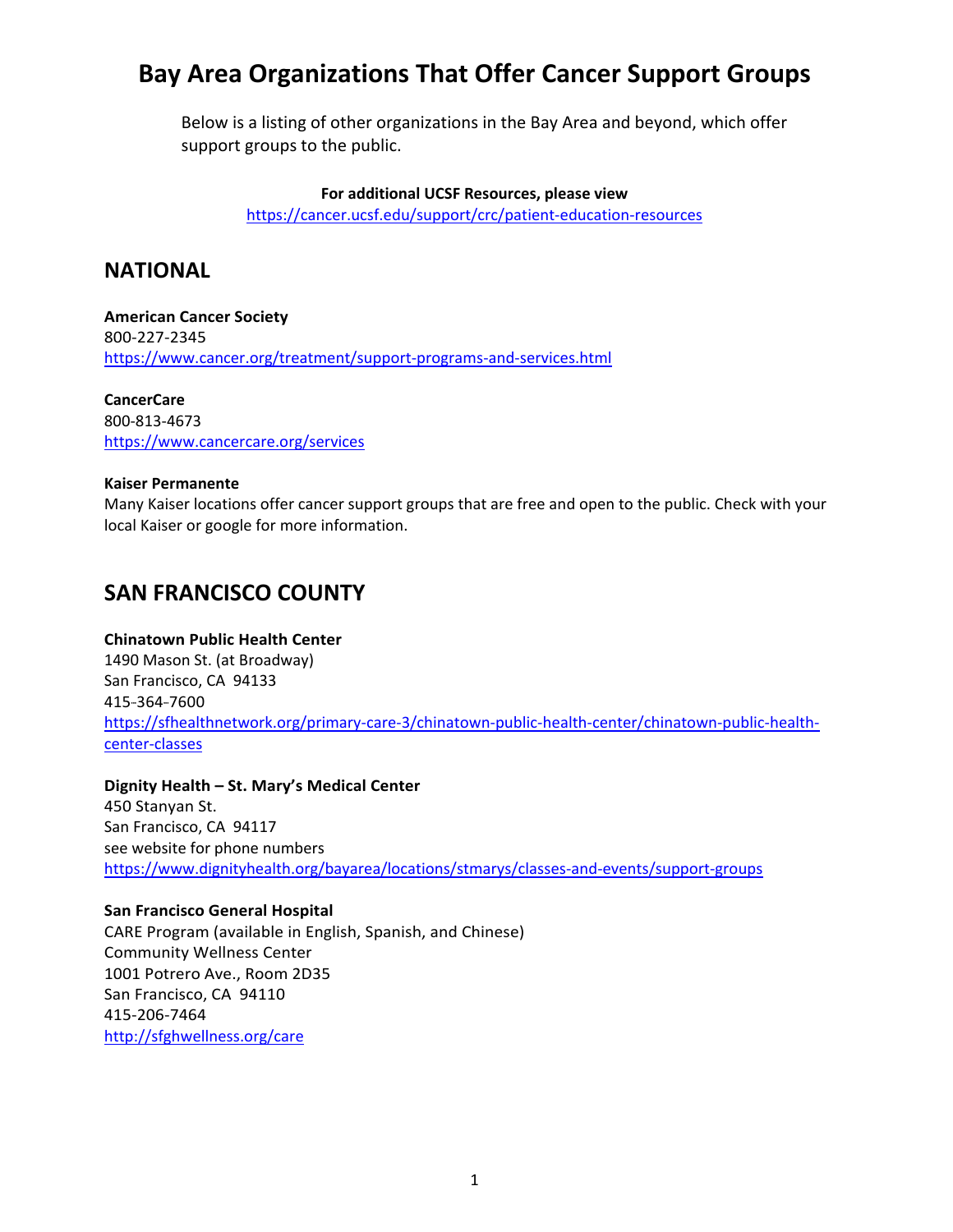**Sutter Health – California Pacific Medical Center (CPMC)**  Various locations 415-600-0600 <https://www.sutterhealth.org/cpmc/services/cancer>

**UCSF** Patient and Family Cancer Support Center 1825 4th St., #1210 San Francisco, CA 94158 415-885-3693 <https://cancer.ucsf.edu/support/crc/patient-support-center>

### **SAN MATEO COUNTY**

**Stanford Health Care – Cancer Supportive Care Program** Redwood City: 650-725-9456 <https://stanfordhealthcare.org/for-patients-visitors/cancer-supportive-care-program.html>

**Sutter Health – Mills Peninsula Medical Center** 100 South San Mateo Dr. San Mateo, CA 94401 650-969-5400 <https://www.sutterhealth.org/services/cancer/mills-cancer-support-groups>

### **EAST BAY**

**Cancer Support Community** 3276 McNutt Ave. Walnut Creek, CA 94597 925-933-0107 [https://cancersupport.net](https://cancersupport.net/)

**Charlotte Maxwell Clinic** 411 30th St., Suite 508 Oakland, CA 94609 [https://www.charlottemaxwell.org](https://www.charlottemaxwell.org/)

**East Bay Agency for Children – Circle of Care Program** 510-531-7551 x3195 2828 Ford Street Oakland, CA. 96401 [https://www.ebac.org](https://www.ebac.org/) *For children whose parents have cancer*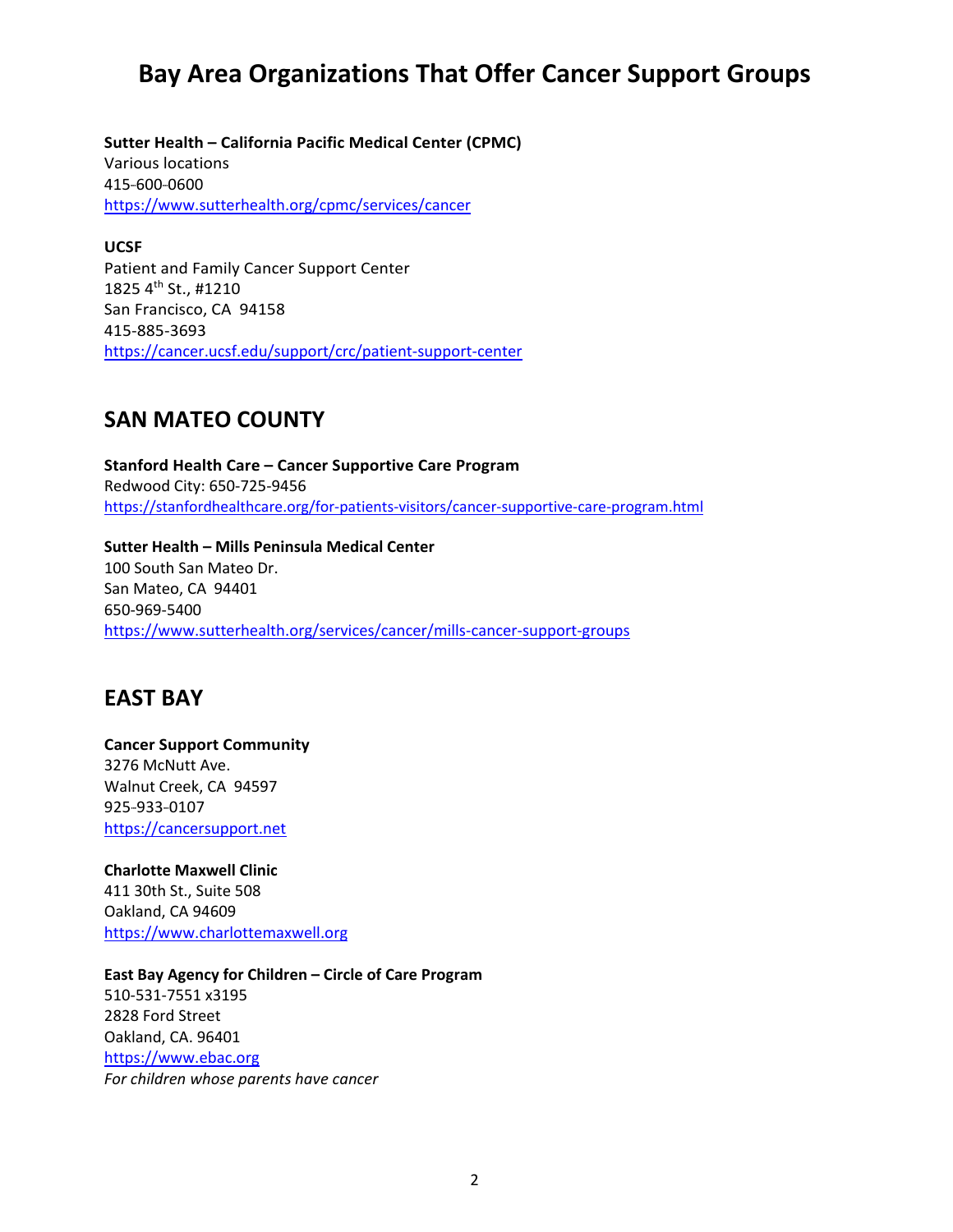#### **Sutter Health – Alta Bates Summit Medical Center**

Campuses in Berkeley (510-204-4444) and Oakland (510-655-4000) <https://www.sutterhealth.org/absmc/services/cancer/special-support>

#### **Sutter Health – Palo Alto Medical Foundation**

Fremont Community Health Resource Center, Building 2 3200 Kearney St. Fremont, CA 94538 510-623-2231 <https://www.sutterhealth.org/pamf/classes-events/cancer>

**Washington Hospital** 2000 Mowry Ave. Fremont, CA 94538 510-797-1111 <https://www.whhs.com/Patients-Visitors/Health-Wellness-Catalog.aspx>

**Women's Cancer Resource Center** 2908 Ellsworth St. Berkeley, CA 94705 510-601-4040 [http://www.wcrc.org](http://www.wcrc.org/)

### **NORTH BAY**

**Hospice by the Bay** Sonoma and Napa counties; cities of American Canyon and Vallejo 707-931-7299 [https://hospicebythebay.org/types-of-care/grief-support](https://hospicebythebay.org/types-of-care/grief-support/)

**Marin Health Medical Center** 250 Bon Air Road, Greenbrae San Francisco, CA 94904 415-925-7000 <https://www.mymarinhealth.org/programs-services/cancer-care>

**St. Joseph Health – Petaluma Valley Hospital**  400 North McDowell Blvd. Petaluma, CA 94954 707-778-1111 [https://www.stjoesonoma.org](https://www.stjoesonoma.org/)

**St. Joseph Health – Queen of the Valley**  1000 Trancas Street, Napa, CA 94558 707-252-4411 <https://www.thequeen.org/our-services/cancer-center/support-groups>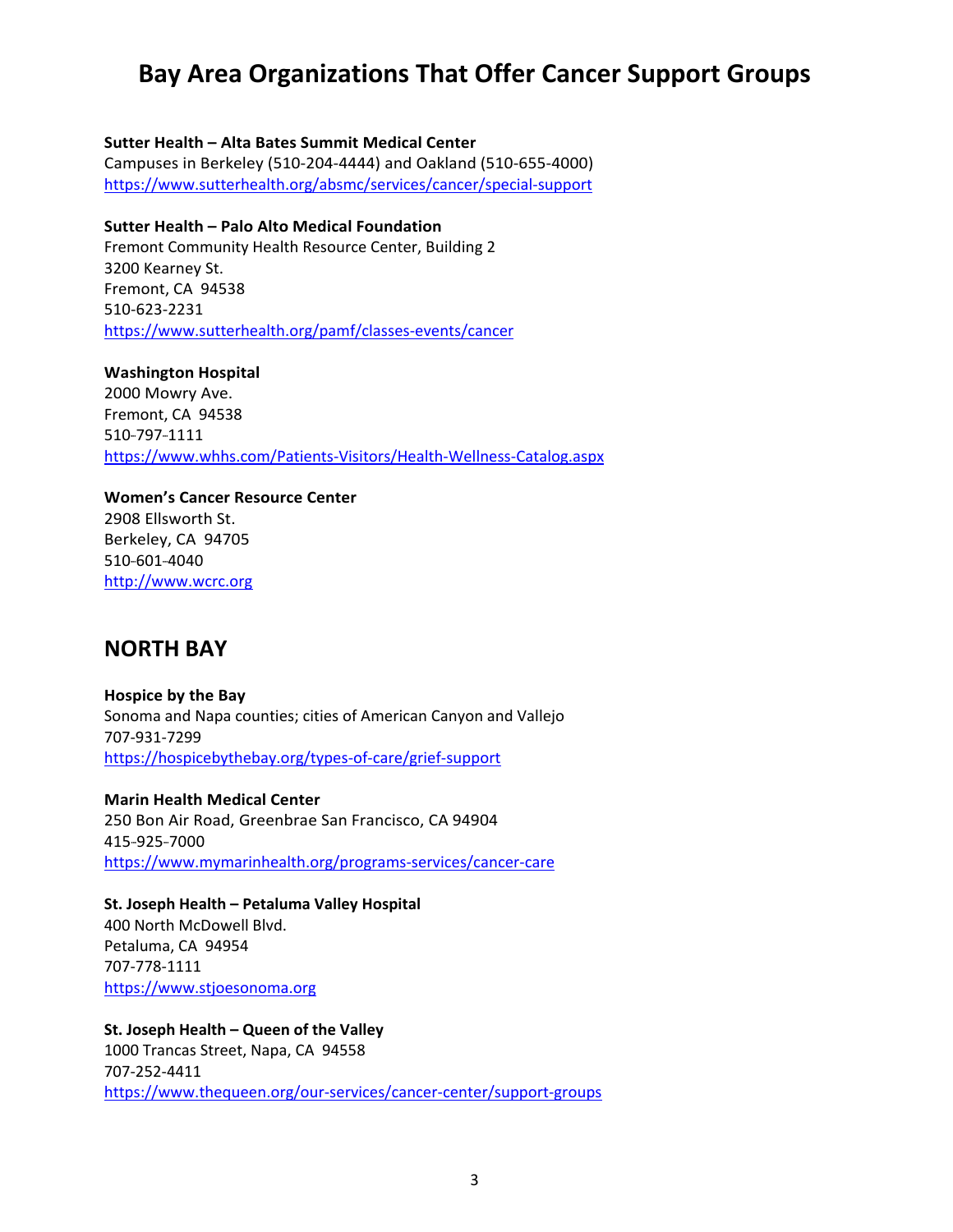**St. Joseph Health – Santa Rosa Memorial** 1165 Montgomery Dr. Santa Rosa, CA 95405 707-525-5300 [https://www.stjoesonoma.org](https://www.stjoesonoma.org/)

**Sutter Health – Novato Medical Center** 180 Rowland Way Novato, CA 94945 415-209-1300 <https://www.sutterhealth.org/novato/search?q=cancer+support>

### **SOUTH BAY (SANTA CLARA COUNTY)**

**Bay Area Cancer Connections** 2335 El Camino Real Palo Alto, CA 94306 650-326-6686 [https://www.bayareacancer.org](https://www.bayareacancer.org/) *For breast and gynecologic cancer*

#### **Cancer CAREPoint**

2505 Samaritan Dr., Bldg. 400, Suite 402 San Jose, CA 95124 408-402-6611 [https://www.cancercarepoint.org](https://www.cancercarepoint.org/)

**Dignity Health Dominican Hospital Katz Cancer Resource Center** 3150 Mission Dr., 1<sup>st</sup> Floor Santa Cruz, CA 95065 831-462-7770 [https://www.dignityhealth.org/bayarea/locations/dominican/services/cancer-care/katz-cancer-resource](https://www.dignityhealth.org/bayarea/locations/dominican/services/cancer-care/katz-cancer-resource-center)[center](https://www.dignityhealth.org/bayarea/locations/dominican/services/cancer-care/katz-cancer-resource-center)

#### **El Camino Health Cancer Center**

2505 Hospital Drive Oak Pavilion, 1<sup>st</sup> Floor Mountain View, CA 94040 800-216-5556 <https://www.elcaminohealth.org/services/cancer-care>

**Stanford Health Care – Cancer Supportive Care Program** Palo Alto: 650-725-9456 San Jose: 669-233-2807 <https://stanfordhealthcare.org/for-patients-visitors/cancer-supportive-care-program.html>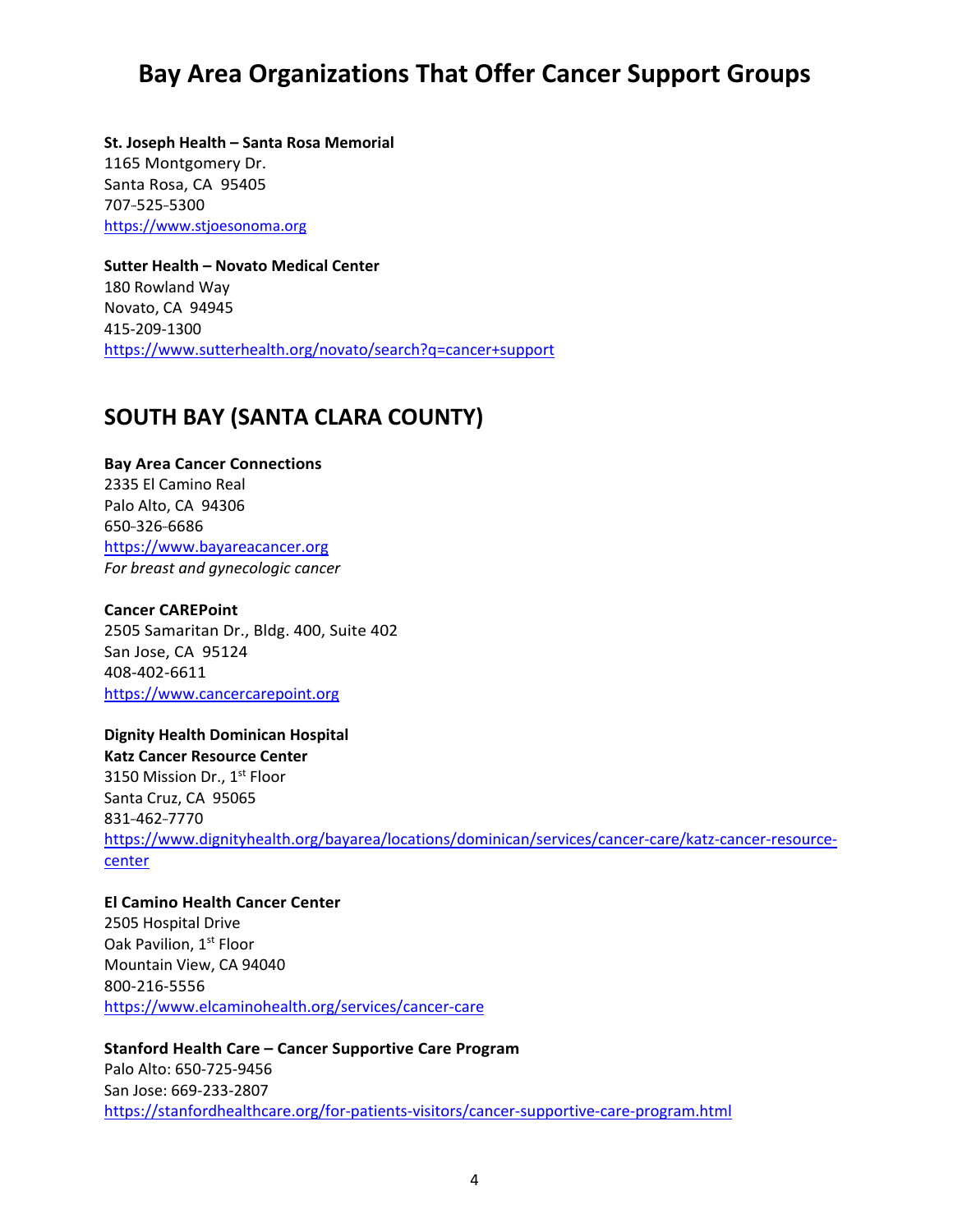## **CANCER-SPECIFIC AGENCIES: Support groups may be in person or online**

| <b>Chinese Speakers:</b>    | <b>American Cancer Society</b><br><b>California Chinese Unit</b><br>888-566-6222<br>www.acs-ccu.org |
|-----------------------------|-----------------------------------------------------------------------------------------------------|
|                             |                                                                                                     |
| <b>Spanish Speakers:</b>    | Círculo de Vida                                                                                     |
|                             | 2601 Mission St., Suite 500                                                                         |
|                             | San Francisco, CA 94110                                                                             |
|                             | 415-648-9423                                                                                        |
|                             | http://www.circulodevida.org                                                                        |
| <b>Blood Cancers</b>        | Leukemia and Lymphoma Society<br>800-955-4572                                                       |
|                             | https://www.lls.org/greater-bay-area/article/greater-bay-area-family-                               |
|                             | support-groups                                                                                      |
| <b>Brain Cancer</b>         | <b>National Brain Tumor Society</b>                                                                 |
|                             | 617-924-9997                                                                                        |
|                             | https://braintumor.org/take-action/brain-tumor-support-conversations                                |
| <b>Breast Cancer</b>        | <b>BAYS - Bay Area Young Survivors</b>                                                              |
|                             | 628-400-2297                                                                                        |
|                             | https://www.baysnet.org                                                                             |
|                             | <b>Marin Man to Man</b>                                                                             |
|                             | 415-459-3434                                                                                        |
|                             | http://www.marin-man-to-man.org                                                                     |
|                             | For men whose partners have breast cancer and men who have breast                                   |
|                             | cancer                                                                                              |
|                             | <b>SHARE</b>                                                                                        |
|                             | 844-275-7427                                                                                        |
|                             | https://www.sharecancersupport.org/metastatic-breast-cancer                                         |
|                             | For those with metastatic breast cancer                                                             |
| <b>Colon Cancer</b>         | <b>Colon Cancer Alliance</b>                                                                        |
|                             | 877-422-2030                                                                                        |
|                             | https://www.ccalliance.org                                                                          |
| <b>Head and Neck Cancer</b> | <b>SPOHNC (Support for People with Oral and Head and Neck Cancer)</b>                               |
|                             | 800-377-0928                                                                                        |
|                             | https://www.spohnc.org                                                                              |
| <b>Lung Cancer</b>          | <b>GO2 Foundation for Lung Cancer</b>                                                               |
|                             | 800-298-2436                                                                                        |
|                             | https://go2foundation.org                                                                           |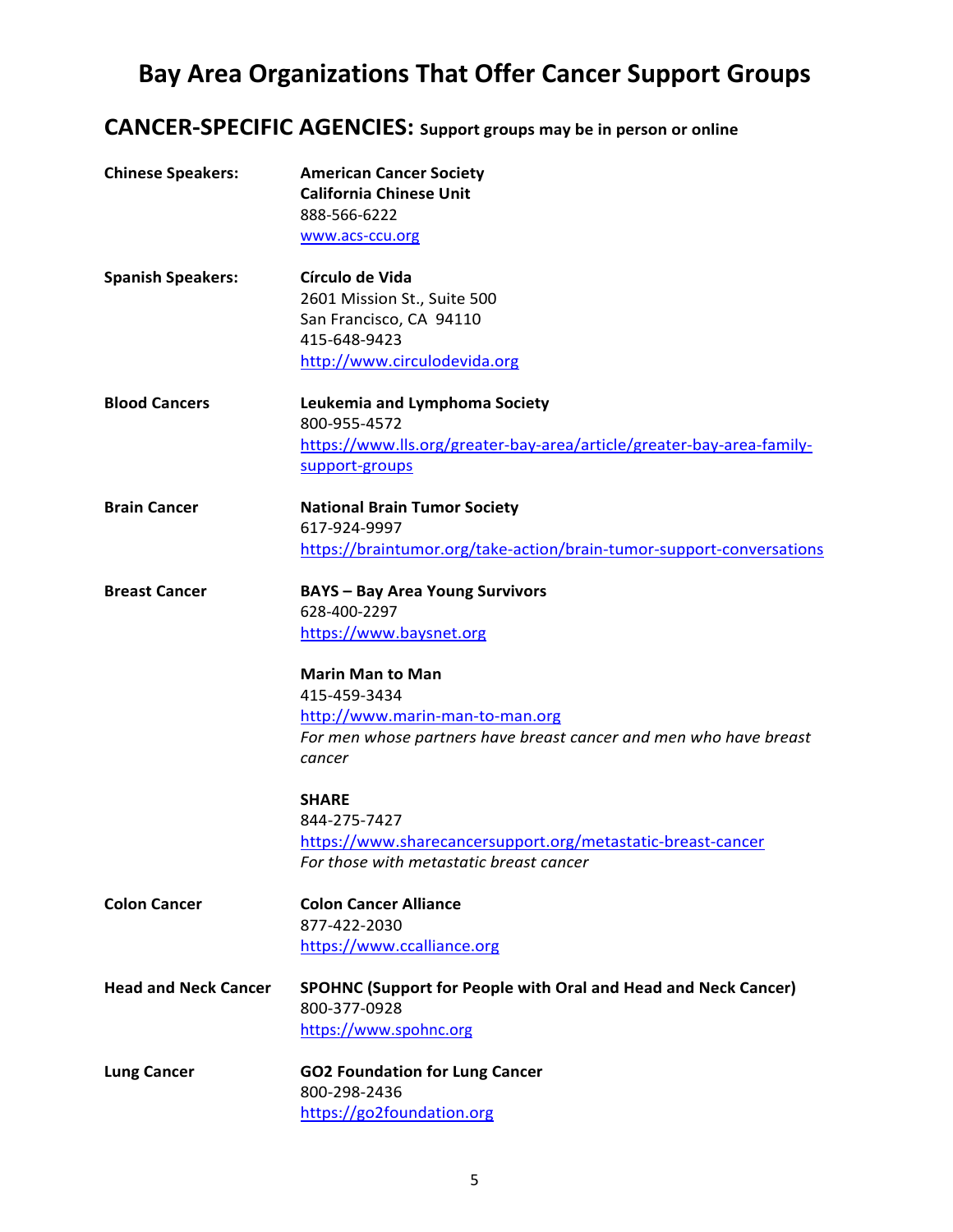| <b>Neuroendocrine</b>    | <b>NorCal CarciNET Community</b>                                       |
|--------------------------|------------------------------------------------------------------------|
|                          | https://norcalcarcinet.org/meeting-schedule                            |
| <b>Pancreatic Cancer</b> | <b>Pancreatic Cancer Action Network (PANCan)</b>                       |
|                          | 877-435-8650                                                           |
|                          | https://www.pancan.org/facing-pancreatic-cancer/resources-support-and- |
|                          | research/support-groups                                                |
| <b>Prostate</b>          | <b>Us TOO Prostate Cancer</b>                                          |
|                          | 800-808-7866                                                           |
|                          | https://www.ustoo.org/Support-Group-Near-You                           |
| <b>Sarcoma</b>           | Sarcoma Alliance                                                       |
|                          | 415-381-7236                                                           |
|                          | https://sarcomaalliance.org                                            |
| <b>Thyroid Cancer</b>    | <b>ThyCa: Thyroid Cancer Survivors' Association</b>                    |
|                          | 877-588-7904                                                           |
|                          | https://www.thyca.org                                                  |

## **CANCER-RELATED SUPPORT**

| Caregiving               | <b>Family Caregiver Alliance</b>                                 |
|--------------------------|------------------------------------------------------------------|
|                          | 800-445-8106                                                     |
|                          | https://www.caregiver.org/support-groups                         |
| Grief                    | Hospice by the Bay                                               |
|                          | 415-526-5699                                                     |
|                          | https://hospicebythebay.org/types-of-care/grief-support          |
|                          | <b>Kara</b>                                                      |
|                          | 650-321-5272                                                     |
|                          | https://kara-grief.org                                           |
|                          | <b>Sutter Health</b>                                             |
|                          | https://www.sutterhealth.org/services/home-health-hospice/grief- |
|                          | bereavement-support                                              |
| <b>LGBTQ</b>             | Young Queer Adults with Chronic Illness and Disabilities         |
|                          | lsargraycar.qls@gmail.com                                        |
|                          | www.queerlifesapace.org                                          |
| Ostomy                   | <b>United Ostomy Association of America</b>                      |
|                          | 800-826-0826                                                     |
|                          | https://www.ostomy.org/support-group-finder                      |
| <b>Young People with</b> | <b>Young Survival Coalition</b>                                  |